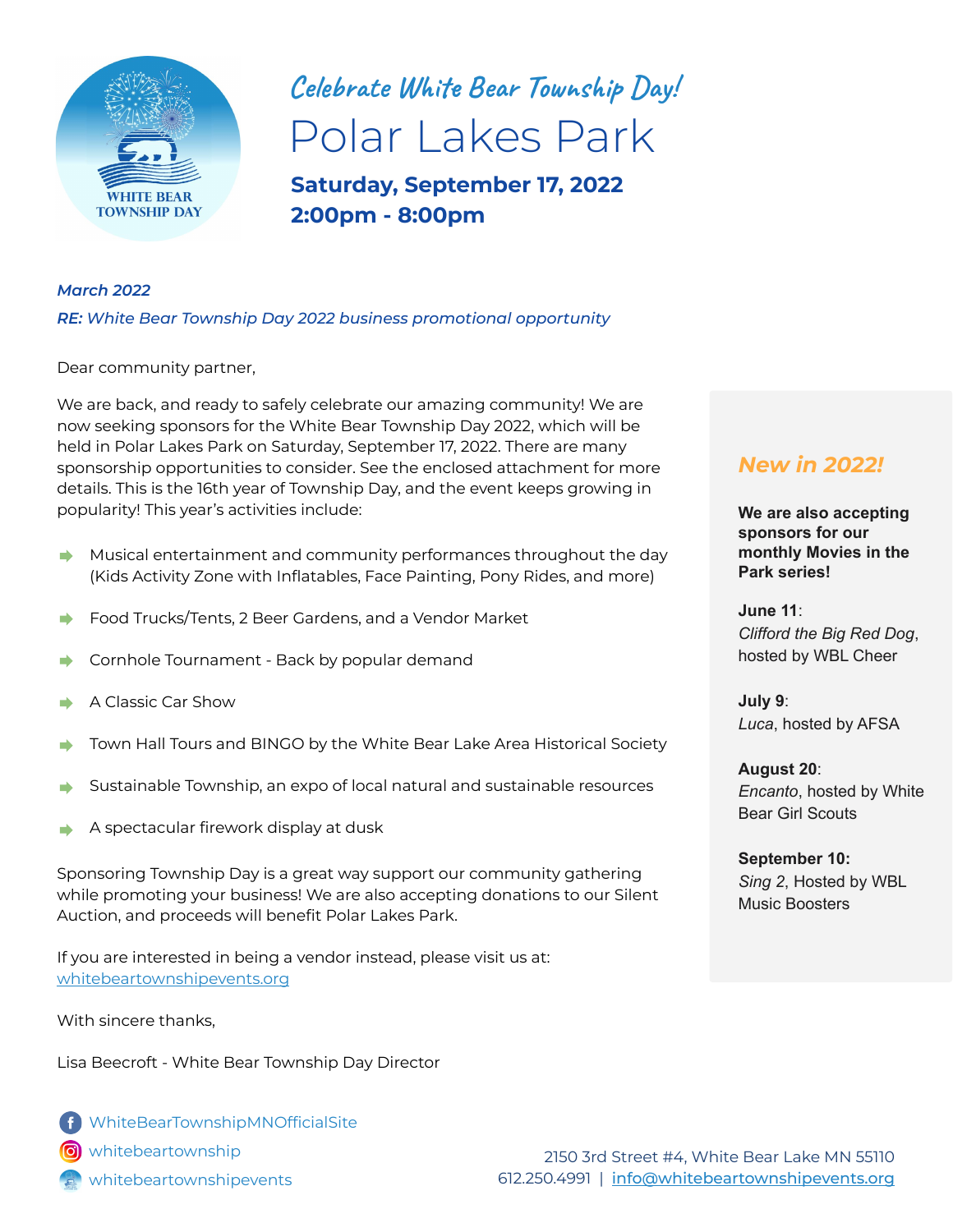## **2022 Sponsorship Opportunities**

| <b>Fireworks</b><br><b>Sponsor</b>                          | • Exclusive Sponsor (may be shared)<br>• Logo/link on Township Day webpage, acknowledgement on Facebook event page<br>\$5,000<br>• Live announcements at the Entertainment Stage on event day<br>. Logo in White Bear Press Thank You Ad, right of refusal the following year<br>• Individual banner displayed on-site as Fireworks Sponsor<br>• Press Release acknowledging as Fireworks Sponsor<br>• Logo on poster, billboard, print materials and advertisements<br>• Two (2) 10' x 10' Booths on-site during day of event |              |  |
|-------------------------------------------------------------|--------------------------------------------------------------------------------------------------------------------------------------------------------------------------------------------------------------------------------------------------------------------------------------------------------------------------------------------------------------------------------------------------------------------------------------------------------------------------------------------------------------------------------|--------------|--|
| <b>Entertainment</b><br><b>Stage Sponsor</b>                | • Logo/link on Township Day webpage, acknowledgement on Facebook event page<br>• Live announcements at the Entertainment Stage on event day<br>. Logo in White Bear Press Thank You Ad, right of refusal the following year<br>• Individual banner displayed on-stage as Entertainment Sponsor<br>• Logo on poster, print materials and advertisements<br>• Two (2) 10' x 10' Booths on-site during day of event                                                                                                               | \$2,500      |  |
| <b>Children's</b><br><b>Activity Zone</b><br><b>Sponsor</b> | . Logo/link on Township Day webpage, acknowledgement on Facebook event page<br>• Live announcements at the Entertainment Stage on event day<br>. Logo in White Bear Press Thank You Ad, right of refusal the following year<br>. Individual banner displayed in the Children's Activities Zone<br>• One (1) 10 x 10' Booth on-site during the day of event                                                                                                                                                                     | \$1,000      |  |
| <b>Bean Bag</b><br><b>Tournament</b><br><b>Sponsor</b>      | . Logo/link on Township Day webpage, acknowledgement on Facebook event page<br>• Live announcements at the Entertainment Stage on event day<br>. Logo in White Bear Press Thank You Ad, right of refusal the following year<br>• Individual sponsor sign displayed at the Bean Bag Tournament Event<br>• One (1) 10 x 10' Booth on-site during the day of event                                                                                                                                                                | <b>00015</b> |  |
| <b>Movie Night</b><br><b>Sponsor</b>                        | • Exclusive sponsor of selected evening (hosted by local organization)<br>. Featured on website, social media posts, and a dedicated WB Press ad for the movie<br>• Live announcement and onsite signage<br>• Space for a booth/table onsite on movie night                                                                                                                                                                                                                                                                    | \$1,000      |  |
| <b>Sustainable</b><br><b>Township</b><br><b>Sponsor</b>     | . Logo/link on Township Day webpage, acknowledgement on Facebook event page<br>• Live announcements at the Entertainment Stage on event day<br>. Logo in White Bear Press Thank You Ad, right of refusal the following year<br>• Individual banner displayed in the Sustainable Township Entrance<br>• One (1) 10 x 10' Booth on-site during the day of event                                                                                                                                                                  | \$500        |  |
| <b>Classic Car Show</b><br><b>Sponsor</b>                   | . Logo/link on Township Day webpage, acknowledgement on Facebook event page<br>• Live announcements at the Enter of Live on event day<br>• Logo in White Be ar Press, the Live of the Anglo of refusal the foll<br>. Logo in White Be ar Press that<br>, high of refusal the following year<br>. Individual sponsor signal proved at the Classic Car Show<br>• One (1) 10 x 10' B poth on-site during the day of event                                                                                                         | \$500        |  |
| <b>Community or</b><br><b>Friend Sponsor</b>                | . Logo/link on Township Day webpage, acknowledgement on Facebook event page<br>• Included in publicity and signage                                                                                                                                                                                                                                                                                                                                                                                                             | \$250/\$100  |  |